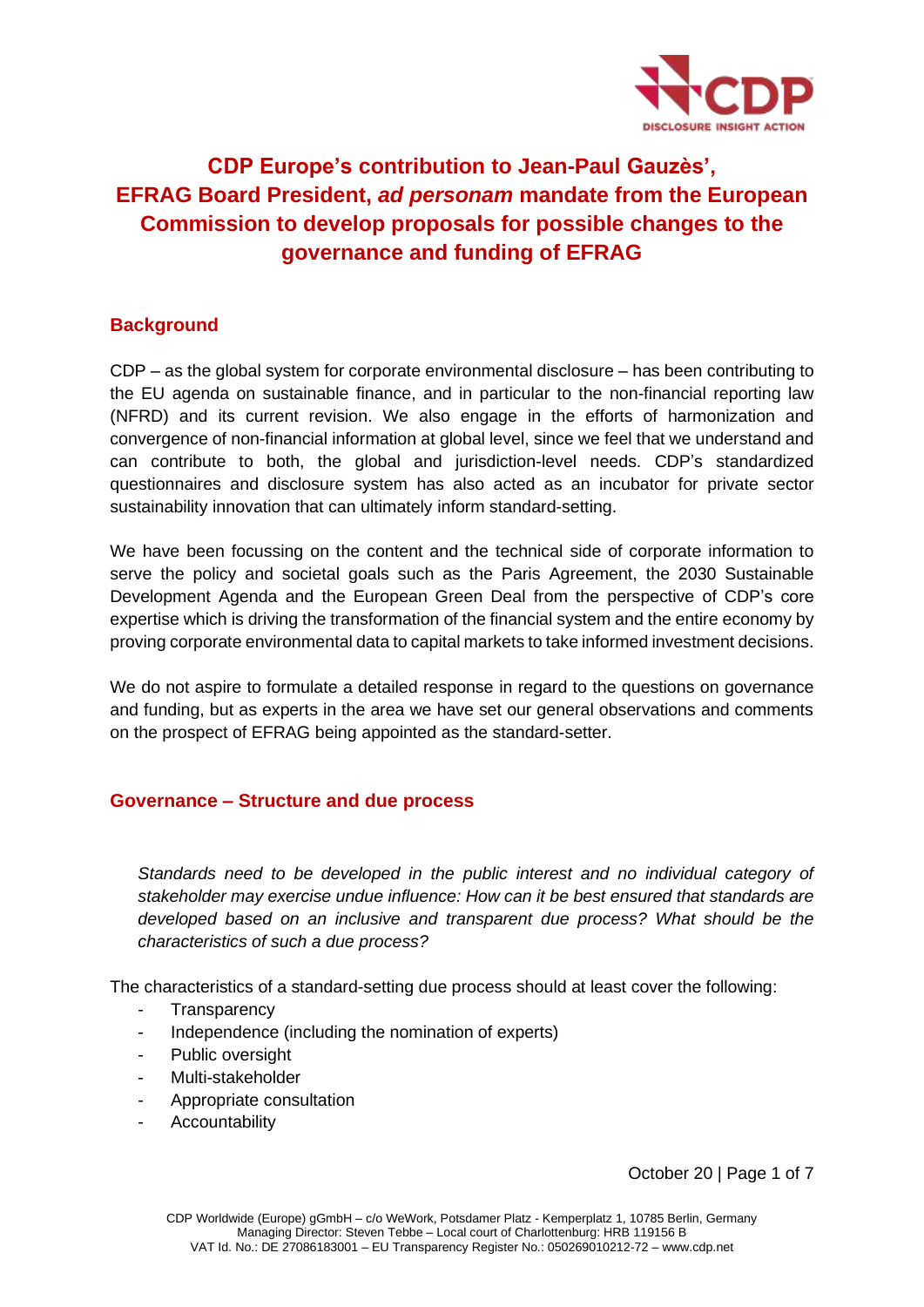

Due process should also consider the alignment with international standards.

To allow ensuring these elements, EFRAG staff and board would need to have the relevant competences and expertise to independently develop non-financial reporting standards based on evidence. We believe that non-financial reporting expertise should be represented at both, board and technical level of EFRAG.

While different stakeholder groups should be involved, we see a need for and benefit of differentiating each stakeholder group's involvement along:

- Expertise on the issues and consequently involvement on specific aspects in the standards development process;
- Input driven by private interest versus public interest (for-profit entity or charity).

**Capital market actors**: The main audience of the NFRD is financial market actors. They are key users of non-financial information in order to invest in line with the European Green Deal and the Paris Agreement and need non-financial information from companies to comply with investor disclosure requirements in interconnected regulations. Investors' view should be given extra emphasis when it comes to location and presentation, accountability framework, and assurance of non-financial information.

**Preparers**: The sustainability departments, but also other departments such as risk management, research and development and purchasing need to ensure that the reporting standards enable and drive internal strategic integration of sustainability and transitioning the business model. Preparers should be given extra emphasis when it comes to the accountability framework, the use value of different indicators for internal management, and on the design of simplified standards for SMEs from a value chain/client (purchasing department) perspective.

**Auditors / accountants**: These stakeholders need to ensure that non-financial information is provided in a way that allow assurance and audits to drive high-quality and efficient verification of non-financial information. Accountants should be given extra emphasis when it comes to enabling preparers via the standards to assess and assign the real costs to negative impact of corporate activities on the environment and to identify ways to reward sustainability and factor it into business decision making.

**Civil society representatives / NGOs**: This stakeholder group represents the public interest across environmental, social and governance issues. Expert organizations on the different matters should be given extra emphasis when it comes to the principles and the content of European standards on non-financial reporting. NGOs should also be involved in the governance of the European non-financial reporting standard(s) in order to uphold the public interest and non-financial reporting leading to private sector activities that serve the public good.

**Academics / scientist**: Representatives from academia and scientists need to ensure that the content and in particular the methodology and metrics that might be specified in the non-

October 20 | Page 2 of 7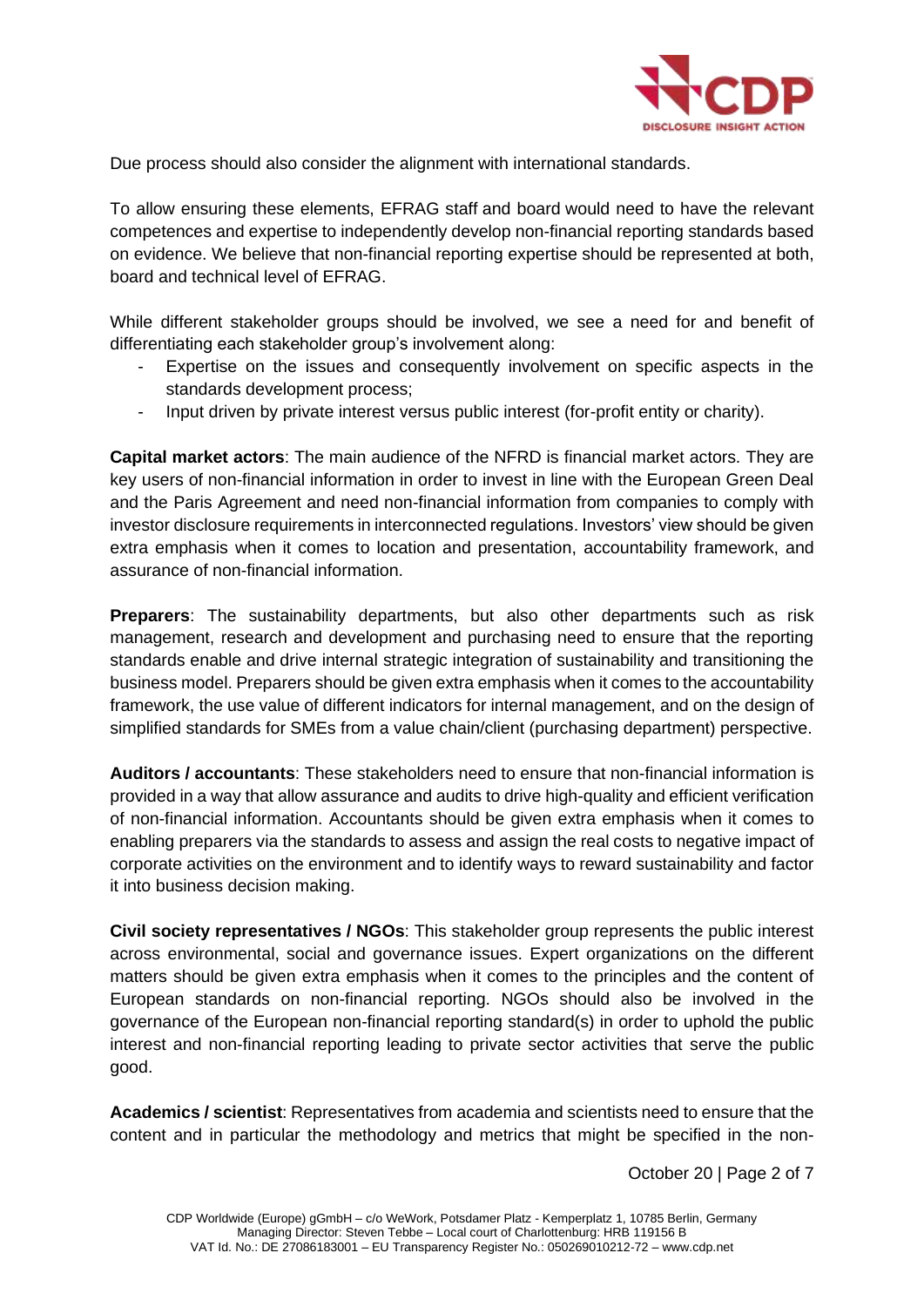

financial reporting standard enable science-based measuring of corporate impact against limits of natural resources from a holistic and interdependency perspective.

*Relevant European institutions and agencies shall be invited to be fully involved in the development of future standards, including the European Securities and Markets Authority (ESMA): How can these European Institutions and agencies be involved in the development of future standards and in the standard setter? Should there a particular role for ESMA?*

The development of future standards for non-financial information in the EU would need to be enabled to deliver on European priorities, as those of the European Green Deal. At the same time, a due process for the development of standards should also be commensurate with the developments at international level, as currently consulted on by the IFRS foundation. Many European businesses are also listed outside of the European Union, using other international non-financial reporting standards or frameworks. It's, therefore, crucial the European companies subject to the application of those standards are not disadvantaged by a different regional regime. The alignment of regional and international standards is key and in order to accelerate towards the realization of the international climate and sustainable development agenda. The European Union can play a strong steering role to promote ambition and raise the bar at the global level.

EFRAG could as the European non-financial reporting standard-setter, be instrumental in driving synergies to the extent possible, reducing additional burden for preparers and more importantly, driving consistent and comparable corporate information for a sustainable global economy.

Relevant EU institutions and agencies, consistent with their mandate, should be involved in the standard-setting process. This should apply to the harmonization and impactful utilization of existing standards and development of future standards.

ESMA will be the supervisor of the information required under the European non-financial reporting standards and will therefore need to be involved in the process. This would be particularly relevant in regard of the oversight of the standard-setting process (e.g. monitoring body) as well as to the development of technical guidance, and to creating supervisory convergence to ensure unambiguous, consistent and swift enforcement and supervisory across the EU member states.

*To permit relevant national public authorities to provide input about whether any future standards are responsive to the public interest, how can these authorities be included in the governance of the non-financial reporting pillar? Which authorities would be the most relevant and how should they be involved?*

October 20 | Page 3 of 7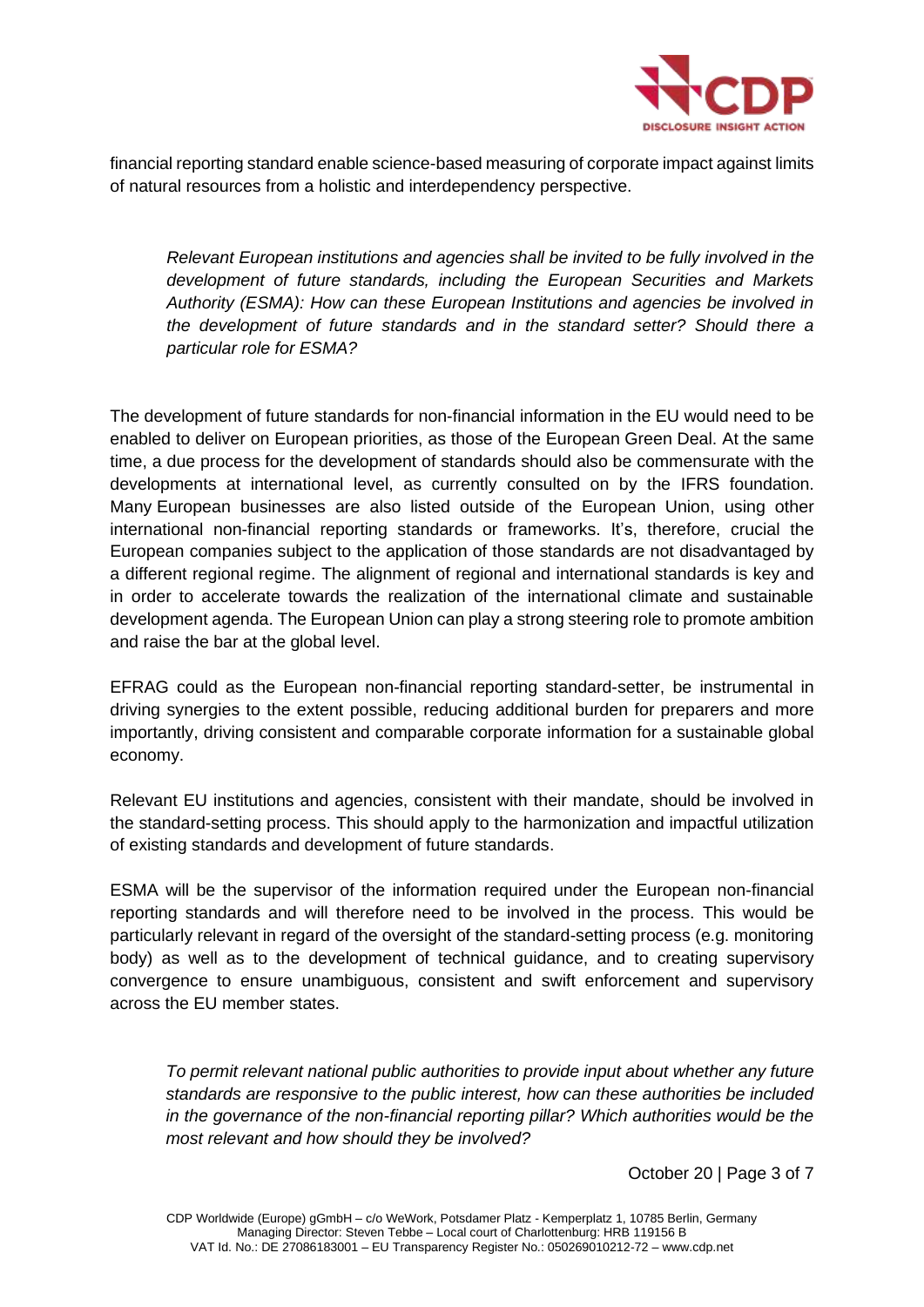

National authorities may be included in the public oversight to the standard-setting body function and may also have an interactive role through the conduct of impact assessments at national level focussing on the civil society, business, environmental and financial sector aspects. However, in order to ensure maximum consistency of non-financial reporting standards, national authorities should not be provided with the capacity to modify standards at a national level.

- **National environmental (protection) agencies**: Provide the technical knowledge regarding environmental laws, impact assessments and can ensure standards to be science-based as much as possible; The European Environment Agency might be able to represent the Member States' agencies and public interest.
- **National market regulators and supervisors**: Provide the expertise regarding enhancing the role of the financial system to manage risks and to mobilize capital for green and lowcarbon investments in the broader context of environmentally sustainable development. The ESAs and the European Central Bank might be able to represent the Member States' views.
- **National accounting setters**: Provide the technical knowledge of corporate reporting (financial and non-financial) in the Member State' regulatory context and could potentially strengthen the link between non-financial and financial accounting and reporting standards.

*Should private sector and civil society representatives be involved in the standard setting work? If so, what would be suitable options for doing so in a balanced way? Which stakeholders should be involved? Should the standard setting pillar be a publicprivate partnership like in the financial reporting pillar?*

Please see response to question number 1.

*If there were to be SME standards derived from the future EU non-financial reporting standards, how should the SME angle be addressed in the governance and in the standard setting process?*

The SME related governance and standard-setting process should be the same as for large companies. It is expected that SMEs will be – to some extend – be included in the scope of the currently revised NFRD. Further, SMEs play a crucial role as the supplier companies of large corporates that will be required to apply the European non-financial reporting standards. To ensure consistent and coherent reporting requirements over time, SME standards should be addressed by similar governance and processes.

However, SMEs might be offered simplified (reduced) standards derived from the future European non-financial reporting standards.

October 20 | Page 4 of 7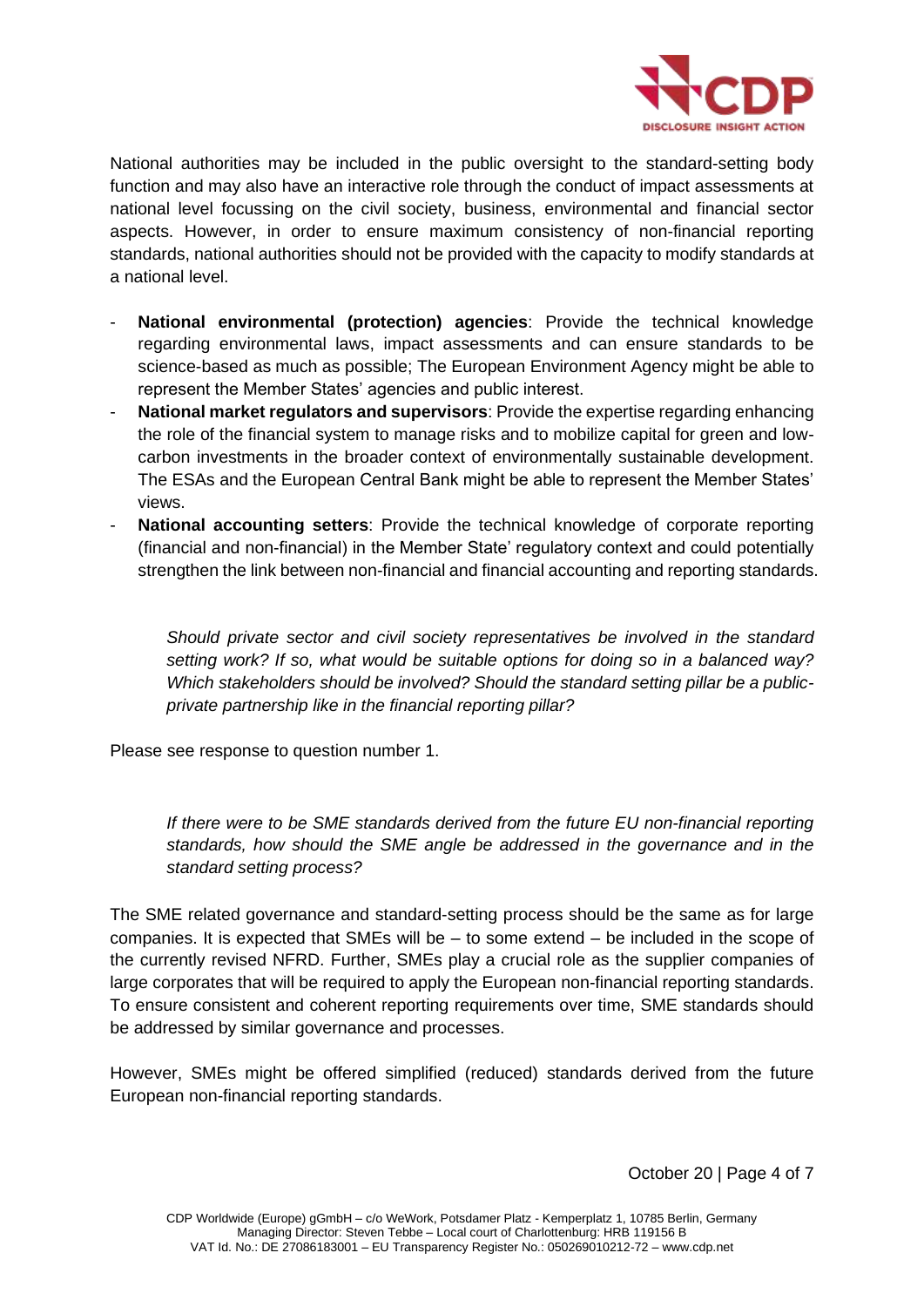

*Which governance structure would you foresee for the EFRAG EU non-financial reporting standard setting pillar? How would this fit in the overall EFRAG governance structure? What relation would there be with the financial reporting pillar, if any?*

Please consider answers above.

## **Governance – Cooperation with standard setters and other initiatives**

*Any future possible EU non-financial reporting standards must be built on existing reporting standards and frameworks to the greatest possible extent:*

*• How can the relevant existing standard-setting organisations be closely associated in future standardisation work? How would you see cooperation and involvement?*

*• More broadly, how should cooperation with existing public and/or private initiatives producing international standards and framework be established, to ensure that any future non-financial reporting standards applying in the EU build to the greatest extent possible on existing standards and frameworks?*

*• How can the EU non-financial reporting standard setting have a global impact?*

European non-financial reporting standards should be built on existing reporting standards and frameworks to the extent that such standards and frameworks collectively address the full range of sustainability- and intangibles-related aspects and provide specialist knowledge/expertise in key areas such as science-based target-setting, verification and traceability in supply chains.

Selected reporting standards and frameworks must fully support standardized/harmonized information and clearly demonstrate that they have been in existence for sufficient time to be driving behavioural change among capital market actors.

EFRAG as the standard-setting body would need to have experience and adequate resources to facilitate cooperation on an international level with existing public and private initiatives producing international standards and frameworks. The standard-setting body would be tasked with ensuring that any future non-financial reporting standards applying in the EU build to the greatest extent possible on existing international standards and frameworks while vice versa, driving international harmonization and possible standard-setting with the ambition of achieving the highest level of quality to deliver against environmental and societal goals.

In order for the European non-financial reporting standard-setting to have a global impact, existing platforms and fora such as the International Platform on Sustainable Finance should be explored to serve this purpose as much as possible. At the same time it will be crucial to dovetail any regional standard-setting work with the potential developments currently being evaluated by the IFRS Foundation, with regard to the global approach to sustainability

October 20 | Page 5 of 7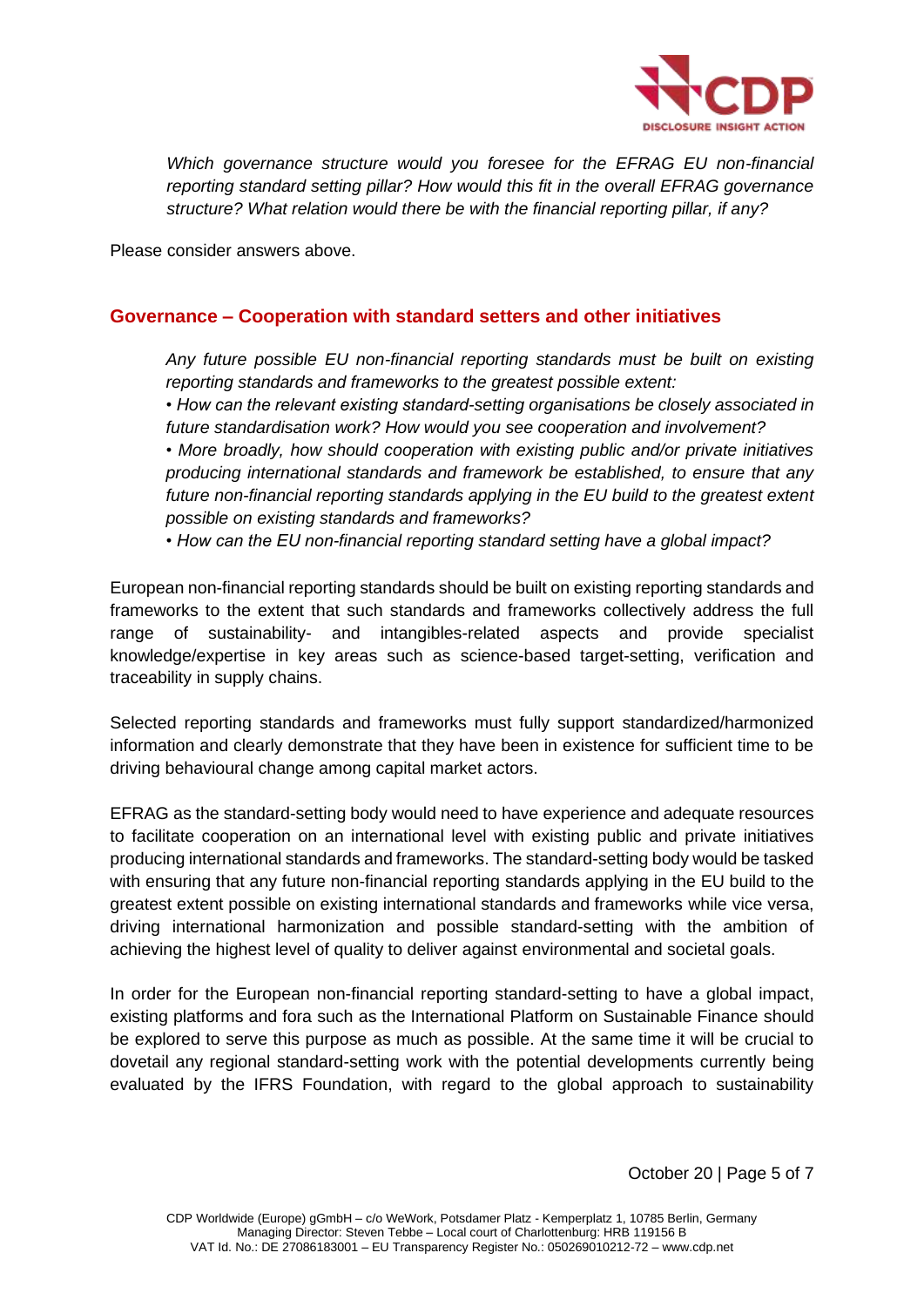

reporting and on possible Foundation role<sup>1</sup>. It's particularly important for Europe to follow that development, bearing in mind the EU institutional approach to the double-materiality.

*How to establish an appropriate coordination between the financial and non-financial reporting so as to ensure that financial and non-financial reporting provide an integrated view of the performance, position, development and impacts of reporting companies?*

EFRAG, in its capacity of the European financial-reporting standard-setter and possible future European non-financial reporting standard-setter would be best placed to ensure the appropriate coordination between financial and non-financial reporting on both, the policy and technical level.

## **Possible changes to finance of EFRAG**

*What ideas do you have for financing of the non-financial reporting pillar? Should the financing reflect the public-private partnership?*

Adequate financial and human resources of the non-financial standard-setting body or team within EFRAG would be crucial to ensure the development of high-quality and globally relevant standards.

*Do you have any other comments you want to share?*

CDP welcomes this opportunity to provide feedback. We see the emerging European and global standards on non-financial information as a step towards the fulfilment of CDP's mission and look forward to supporting the process with our 20 years of expertise and the largest dataset of corporate environmental information built under our charitable mission.

---

October 20 | Page 6 of 7

<sup>1</sup> https://www.ifrs.org/news-and-events/2020/09/ifrs-foundation-trustees-consult-on-global-approach-tosustainability-reporting/